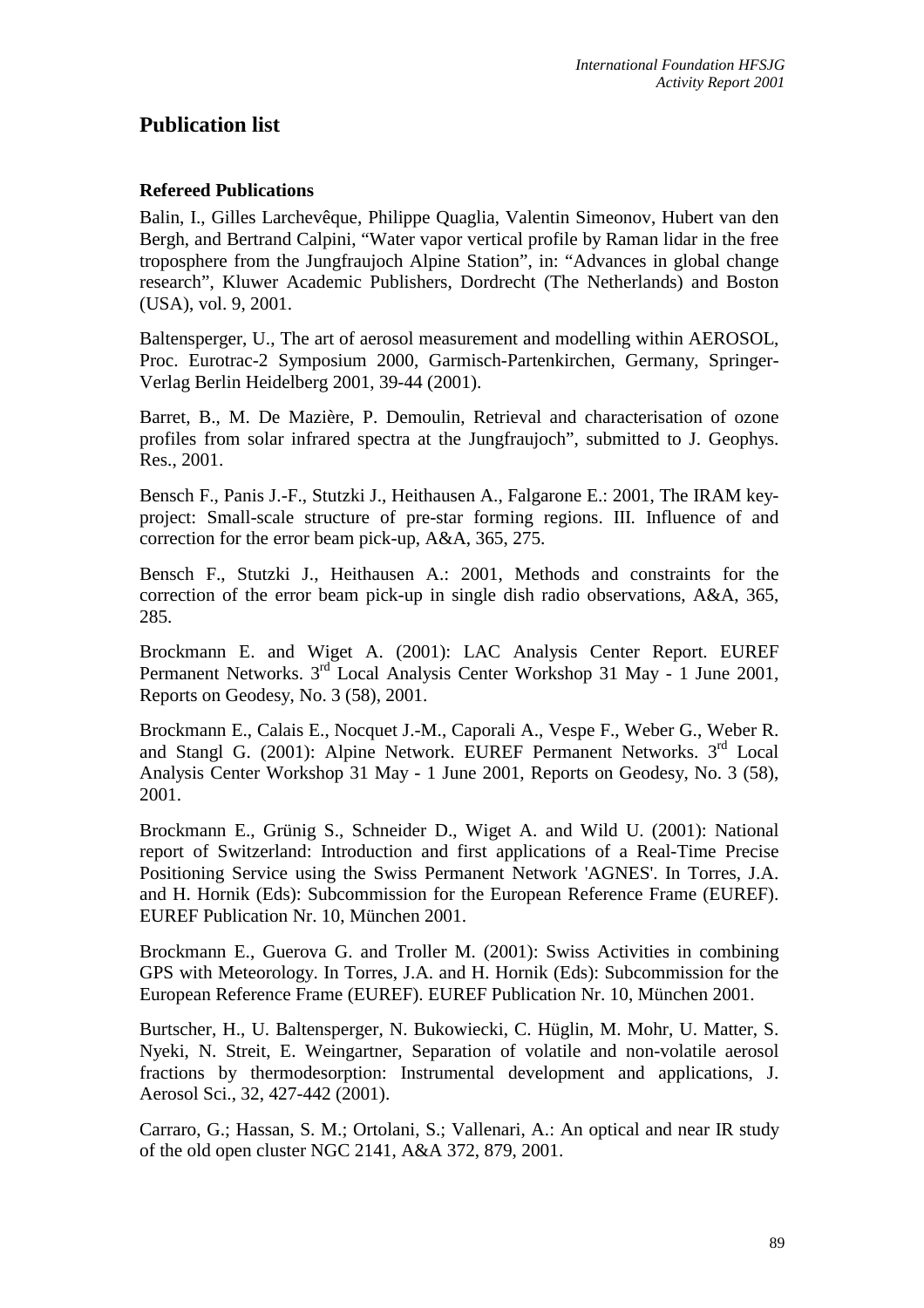Castro, C.G., J.P. Raulin, C.H. Mandrini, P. Kaufmann and A. Magun, "Multiresolution wavelet analysis of high time resolution millimeter wave observations of solar bursts", A & A, 366, 317-325, 2001.

Ehrman, S.H., M. Schwikowski, U. Baltensperger, H.W. Gäggeler, Sampling and chemical analysis of ice crystals as a function of size, Atmos. Environ., 35, 5371- 5376 (2001).

Guerova G., Brockmann E., Quiby J., Schubiger F. and Matzler Ch. (2001): Validation of NWP mesoscale models with Swiss GPS Network AGNES. Accepted for publication in Journal of Applied Meteorology, 2001 (in prep.).

Henning, S., E. Weingartner, S. Schmidt, M. Wendisch, U. Baltensperger, Results from simultaneous measurements of aerosol and cloud parameters at the Jungfraujoch, J. Aerosol Sci., 32, Suppl. 1, S975-S976 (2001).

Henning, S., E. Weingartner, S. Schmidt, M. Wendisch, H.W. Gäggeler, U. Baltensperger, Size-dependent aerosol activation at the high-alpine site Jungfraujoch (3580 m asl), Tellus 53B, in press (2001).

Hoffer, A., A. Gelencser, A. Molnar, E. Weingartner, U. Baltensperger, Comparative study on the concentration and mass absorption of black carbon aerosol at the Jungfraujoch, J. Aerosol Sci., 32, Suppl. 1, S679-S680 (2001).

Jeanneret, F., Frank Kirchner, Alain Clappier, Hubert van den Bergh, and Bertrand Calpini.Total VOC Reactivity in the Planetary Boundary Layer, Part One: Estimation by a Pump and Probe OH Experiment; J. Geophys. Res., 106, pp. 3083-3094, 2001.

Krivácsy, Z., A. Gelencsér, G. Kiss, E. Mészáros, Á. Molnár, A. Hoffer, T. Mészáros, Z. Sárvári, D. Temesi, B. Varga, U. Baltensperger, S. Nyeki, E. Weingartner, Study on the chemical character of water-soluble organic compounds in fine atmospheric aerosol at the Jungfraujoch, J. Atmos. Chem., 39, 235-259 (2001).

Krivácsy, Z., A. Hoffer, Zs. Sárvári, D. Temesi, Baltensperger, S. Nyeki, E. Weingartner S. Kleefeld, S.G. Jennings, Role of organic and black carbon in the chemical composition of atmospheric aerosol at European background sites, Atmos. Environ., 39, 6231-6244 (2001).

Larchevêque, Gilles, Ioan Balin, Remo Nessler, Philippe Quaglia, Valentin Simeonov, Hubert van den Bergh, and Bertrand Calpini, "Development of a multiwavelength aerosol and water vapor lidar at the Jungfraujoch Alpine Station (3580m ASL) in Switzerland", Submitted to Applied Optics, October 2001.

Lazzarotto, B., M. Frioud, G. Larchevêque, V. Mitev, P. Quaglia, V. Simeonov, A. Thompson, H. van den Bergh, and B. Calpini, "Raman-DIAL O3 and H2O measurements in the planetary boundary layer"; Applied optics, 40, 18, pp.2985- 2997, 2001.

Masetti, N., et al: GRB010222: Afterglow emission from a rapidly decelerating shock, A&A 374, 382, 2001.

Moriondo, G., et al.: Near-infrared observations of galaxies in Pisces-Perseus. IV. Color maps of 41 cluster spirals, A&A 370, 881, 2001.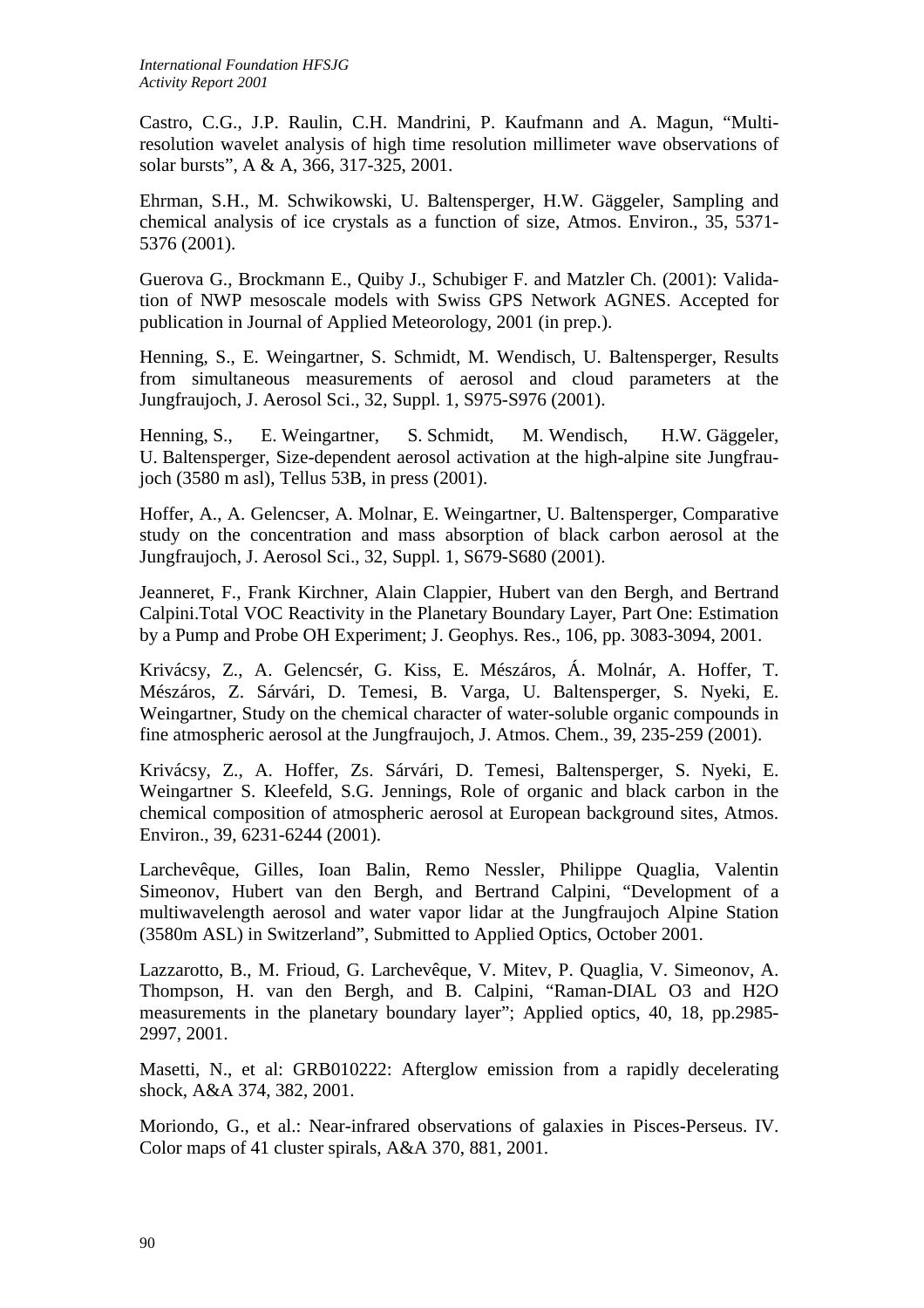Nessler, R., G. Larcheveque, I. Barlin, N. Bukowiecki, E. Weingartner, U. Baltensperger, H. van den Bergh, B. Calpini, Study of the tropospheric aerosol at the Jungfraujoch alpine station by mean of simultaneous lidar and in-situ measurements, J. Aerosol Sci., 32, Suppl. 1, S447-S448 (2001).

Papayannis, A., and EARLINET community, "First continental-scale vertical profile measurements of free tropospheric Saharan dust particles performed by a coordinated ground-based European lidar network (EARLINET Project)", submitted to Journal of Geophysical Research (Nov 2001)

Richichi, A.; Calamai, G.: Infrared high angular resolution measurements of stellar sources. V. Angular diameters of ten late-type stars, in press.

Rinsland, C. P., A. Goldman, R. Zander, and E. Mahieu, Enhanced Tropospheric HCN Columns above Kitt Peak during the 1982-1983 and 1997-1998 El Niño Warm Phases, J. Quant. Spectrosc. Radiat. Transfer, 69, 3-8, 2001.

Schuepbach E., S.S. Liebermann, D. Schneiter, P. Zanis, P. Jeannet, P.S. Monks, and S.A. Penkett. Establishing the transport history of trace gases measured in the Alps. Atmospheric Environment, submitted, 2001.

Schuepbach E., T.K. Friedli, P. Zanis, P.S. Monks, and S.A. Penkett. State space analysis of trends and seasonalities of lower free tropospheric ozone (1988-1997) at the high elevation site at Jungfraujoch; Journal of Geophysical Research, 106(D17), 20,413-20,427, 2001.

Siegenthaler, A., O. Lezeaux, D. Feist and N. Kämpfer, First water vapor measurements at 183 GHz from the high alpine station Jungfraujoch, IEEE Trans. on Geosci. and remote sensing, Vol. 39, No. 9, pp. 2084-2087, 2001.

Stutzki J.: The structure of molecular clouds and their global emission properties, APSS, 277, 39, 2001.

Tieftrunk, A., et al., <sup>13</sup>CI in high-mass star-forming clouds,  $A&A$  375, L23, 2001.

Wilson T. L., Muders D., Kramer C., Henkel C.: Submillimeter CO Line Emission from Orion, AP.J., 557, 240, 2001.

#### **Conference papers and presentations**

Anderson, J., J. M. Russell III, R. Zander, C. P. Rinsland, F. J. Murcray, J. Notholt, N. B. Jones, E. Mahieu and P. Duchatelet, A Unified Stratospheric Column HCl Climatology Constructed from HALOE and NDSC Measurements, poster presented at the NDSC 2001 Symposium, Arcachon, Sept. 24-27, 2001.

Barret, B., M. De Mazière, E. Mahieu, and P. Demoulin, Characterisation of ozone profiles retrieved from solar infra red spectra at the Jungfraujoch, poster presented at the EGS XXVI Assembly, Nice, March 25-30, 2001.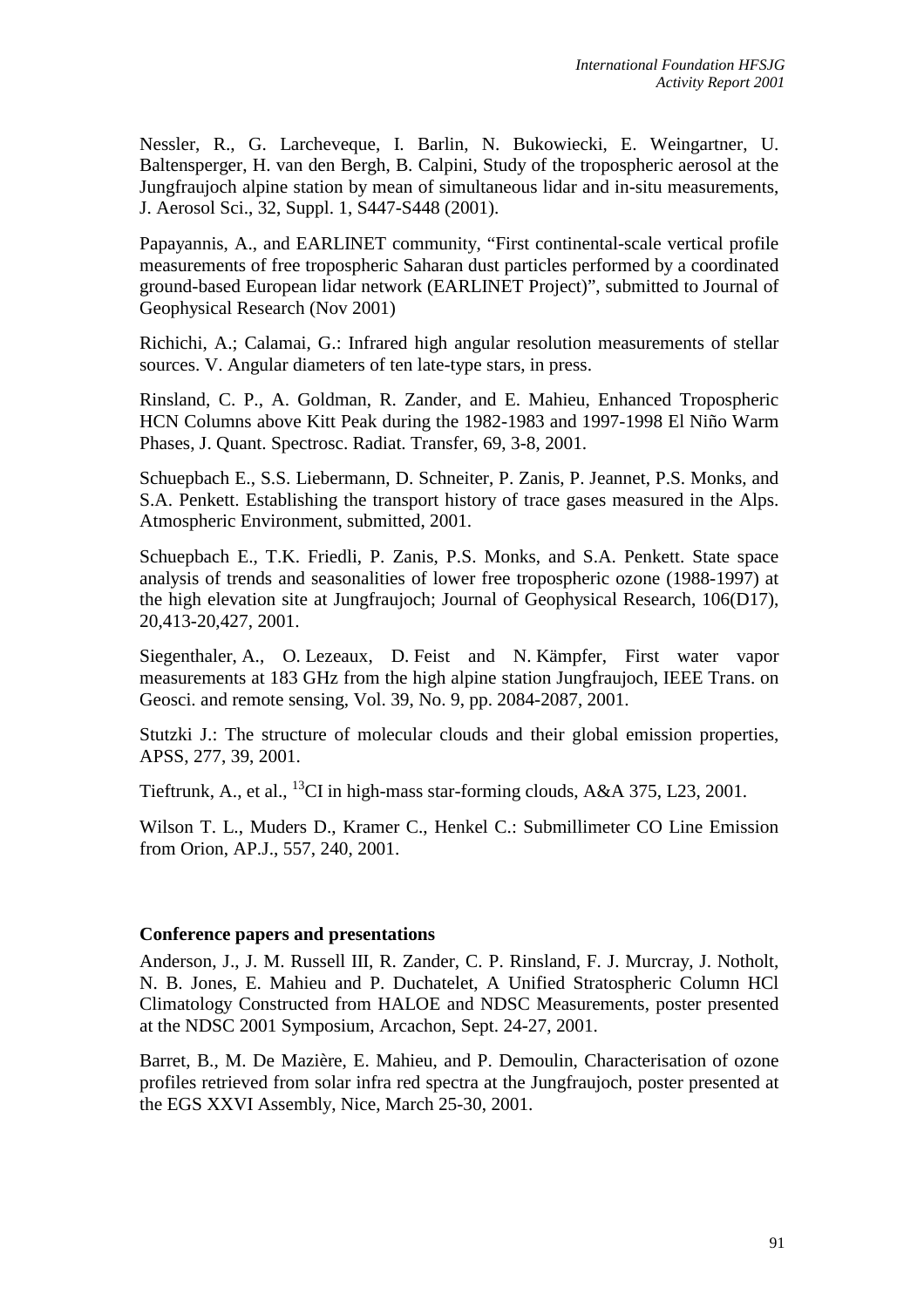Barret, B., M. De Mazière, E. Mahieu, and P. Demoulin, Characterisation of ozone profiles retrieved from solar infrared spectra at the Jungfraujoch, poster presented at the EGS XXVI Assembly, Nice, March 25-30, 2001.

Barret, B., M. De Mazière, P. Demoulin, Retrieval and characterisation of ozone profiles from solar infrared spectra at the Jungfraujoch, poster presented at the NDSC 2001 Symposium, Arcachon, Sept. 24-27, 2001.

Barret, B., M. De Mazière, P. Demoulin, Retrieval and characterisation of ozone profiles from solar infrared spectra at the Jungfraujoch, poster presented at the NDSC 2001 Symposium, Arcachon, Sept. 24-27, 2001.

Bell, W., C. Murphy, P. Woods, P. Demoulin, B. Galle, J. Mellqvist, W. Arlander, J. Notholt, A. Goldman, G. C. Toon, J.-F. Blavier, B. Sen, M. T. Coffey, J. W. Hannigan, W. G. Mankin, N. Jones, D. Griffith, A. Meier, T. Blumenstock, H. Fast, R. Mittermeier and Y. Makino, Validation of NDSC FTIR Measurements of Ozone, Reservoir Compounds, and Dynamical Tracers: Results of a Series of Side-by-Side Instrument Intercomparisons, poster presented at the NDSC 2001 Symposium, Arcachon, Sept. 24-27, 2001.

Belov, A.V., R. Bütikofer, E.A. Eroshenko, E.O. Flückiger, and V.G. Yanke; Analysis of the July 14, 2000, GLE; Proc. 27<sup>th</sup> International Cosmic Ray Conference 8, 3362, 2001.

Bütikofer, R., E.O. Flückiger, Y. Muraki, Y. Matsubara, T. Sako, H. Tsuchiya, and T. Sakai; The upgraded solar neutron detector at Gornergrat, Proc.  $27<sup>th</sup>$  International Cosmic Ray Conference 8, 3053-3055, 2001.

De Mazière, M., Invited seminar at the Institut für Meteorologie und Klimaforschung, Forschungszentrum Karlsruhe, Trace gas measurements at the Jungfraujoch by Fourier transform infrared and UV-Visible spectrometry, Jan. 16, 2001.

Demoulin, P., E. Mahieu, R. Zander, B. Rognerud, I. Isaksen, and M. De Mazière, The NOy budget above the Jungfraujoch: Long-term evolution, family partitioning and model comparison, poster presented at the NDSC 2001 Symposium, Arcachon, Sept. 24-27, 2001.

Demoulin, P., E. Mahieu, R. Zander, B. Rognerud, I. Isaksen, and M. De Mazière, The NOy budget above the Jungfraujoch: Long-term evolution, family partitioning and model comparison, poster presented at the NDSC 2001 Symposium, Arcachon, Sept. 24-27, 2001.

Flückiger, E.O., R. Bütikofer, A. Chilingarian, G. Hovsepyan, Y. Muraki, Y. Matsubara, T. Sako, H. Tsuchiya, and T. Sakai; Search for solar neutrons in association with large solar flares in July 2000 and March/April 2001, Proc. 27th International Cosmic Ray Conference 8, 3044-3047, 2001.

Henning, S., E. Weingartner, S. Schmidt, H.W. Gäggeler, U. Baltensperger, Aerosolclouds interactions at the high alpine site Jungfraujoch (3580 m asl) - experimental data and modelling results, Proc. European Geophysical Society XXVI General Assembly, Nice, France, CD-ROM (2001).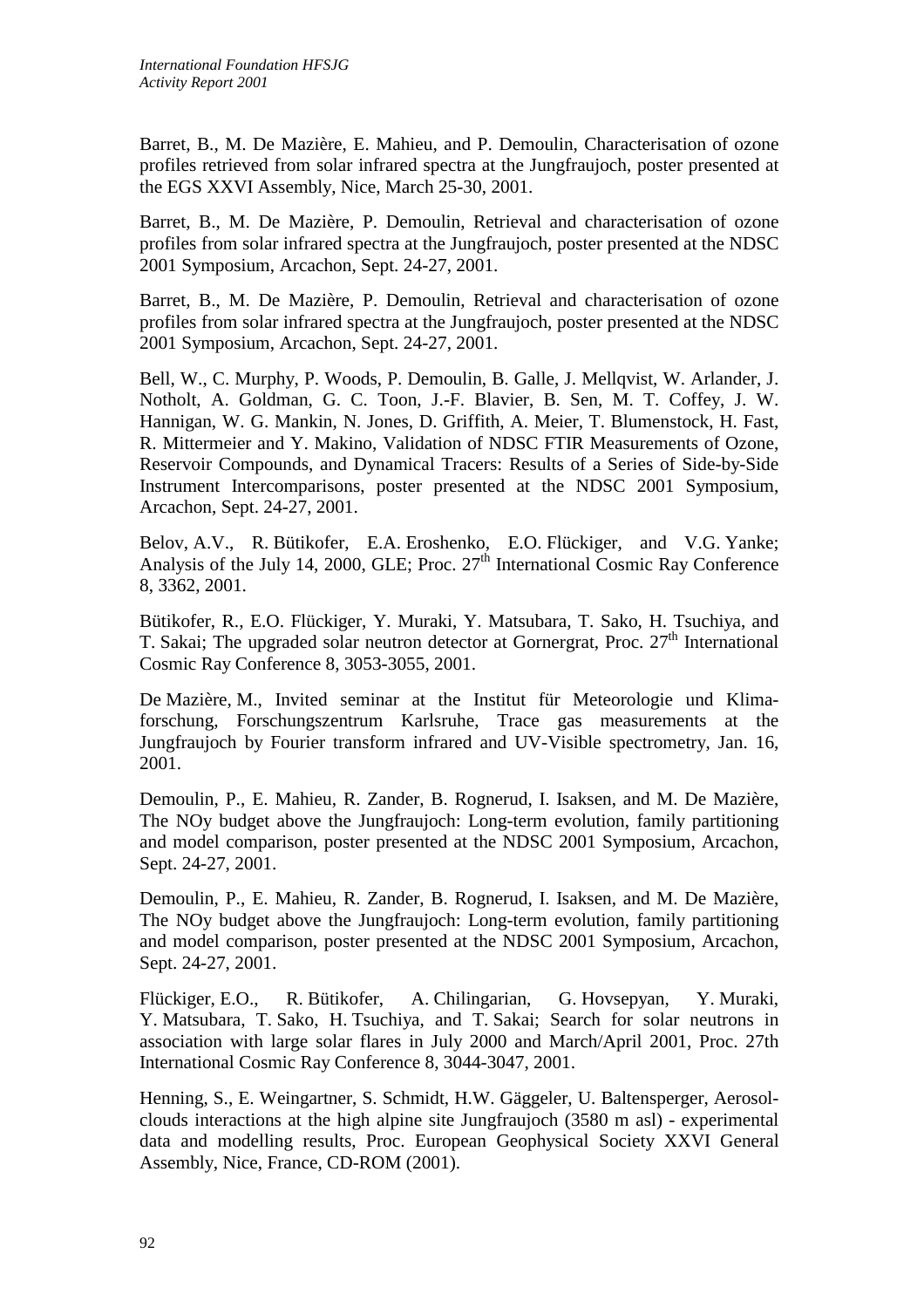Lüthi, Th., M. Miller, A. Magun and A. Murk, "First observations of a solar x-class flare in the submillimeter range with KOSMA", CESRA Workshop on Particle Acceleration in the Solar Corona, 2-6 July, Ringberg Castle, Germany, 2001.

Mahieu, E., R. Zander, F. Mélen, P. Demoulin, P. Duchatelet, C. Servais, B. Rognerud, I. Isaksen, C. P. Rinsland and D. B. Considine, FTIR Observations and Model Calculations of the Evolution of Inorganic Chlorine and Fluorine above the Jungfraujoch, poster presented at the NDSC 2001 Symposium, Arcachon, Sept. 24- 27, 2001.

Mannucci, F.: The TIRGO telescope, presentation at the Italian Nation Congress on Infrared Astromy, Perugia, 4-7 Dec. 2001.

Marel H., Brockmann E., Calais E., Dousa J., Gendt G., Ge M., de Haan S., Higgins M., Johansson J., Offiler D., Pacione R., Rius A. And Vespe F. (2001): The COST-716 Benchmark GPS Campaign for Numerical Weather Prediction Applications. EGS General Assembly, Nice, 29 March 2001. Geodesy and Meteorology, Publication in prep.

Murk, A., A. Magun, N. Kämpfer et al., "Characterisation of various quasii-optical Components for the Submillimeter Limb-Sounder SMILES", 12th Int. Symp. On Space Terahertz Technology, San Diego, USA, 2001.

Ricaud, P., M. Chipperfield, J. M. Russell III, E. Mahieu, R. Zander and P. Demoulin, Studies of Stratospheric Halogen Evolution, poster presented at the NDSC 2001 Symposium, Arcachon, Sept. 24-27, 2001.

Rinsland, C. P., R. Zander, E. Mahieu, P. Demoulin, N. B. Jones, A. Goldman, T. M. Stephen, F. J. Murcray, L. S. Chiou, J. M. Russell III, J. Anderson, R. Sussmann and J. Notholt, Stratospheric Inorganic Chlorine Decline from Ground-Based IR HCl and ClONO2 Measurements at 6 NDSC Stations, poster presented at the NDSC 2001 Symposium, Arcachon, Sept. 24-27, 2001.

Russell III, J. M., J. Anderson, R. Zander, C. P. Rinsland, F. Murcray, N. Jones and P. Demoulin, HALOE and NDSC Comparisons of Long-Term Changes in Stratospheric Constituents, poster presented at the NDSC 2001 Symposium, Arcachon, Sept. 24-27, 2001.

Tieftrunk, A., S. Thorwirth, T. Megeath, High-Mass Stars as Early Signpost of Cluster Formation, The Earliest Phases of Massive Star Birth, ASP Conf. Series, Boulder 2001.

Van Roozendael, M., F. Hendrick, M. De Mazière, D. Fonteyn, B.-M. Sinnhuber, and M. Chipperfield, Comparison between time-series of measurements and 3D model simulations of  $NO<sub>2</sub>$  slant columns at Jungfraujoch (46 $\degree$ N), Observatoire de Haute Provence (44°N) and Harestua (60°N), poster presented at the Nox/Noy workshop, Heidelberg, Germany, 19-22 March 2001.

Wegmann, M., M. Funk, A. Flotron and H.R. Keusen, Movement studies to forecast the time of breaking off of ice and rock masses, in proceedings of the IDNDR-Conference on Early Warning Systems for the Reduction of Natural Disasters, in press, Springer Verlag.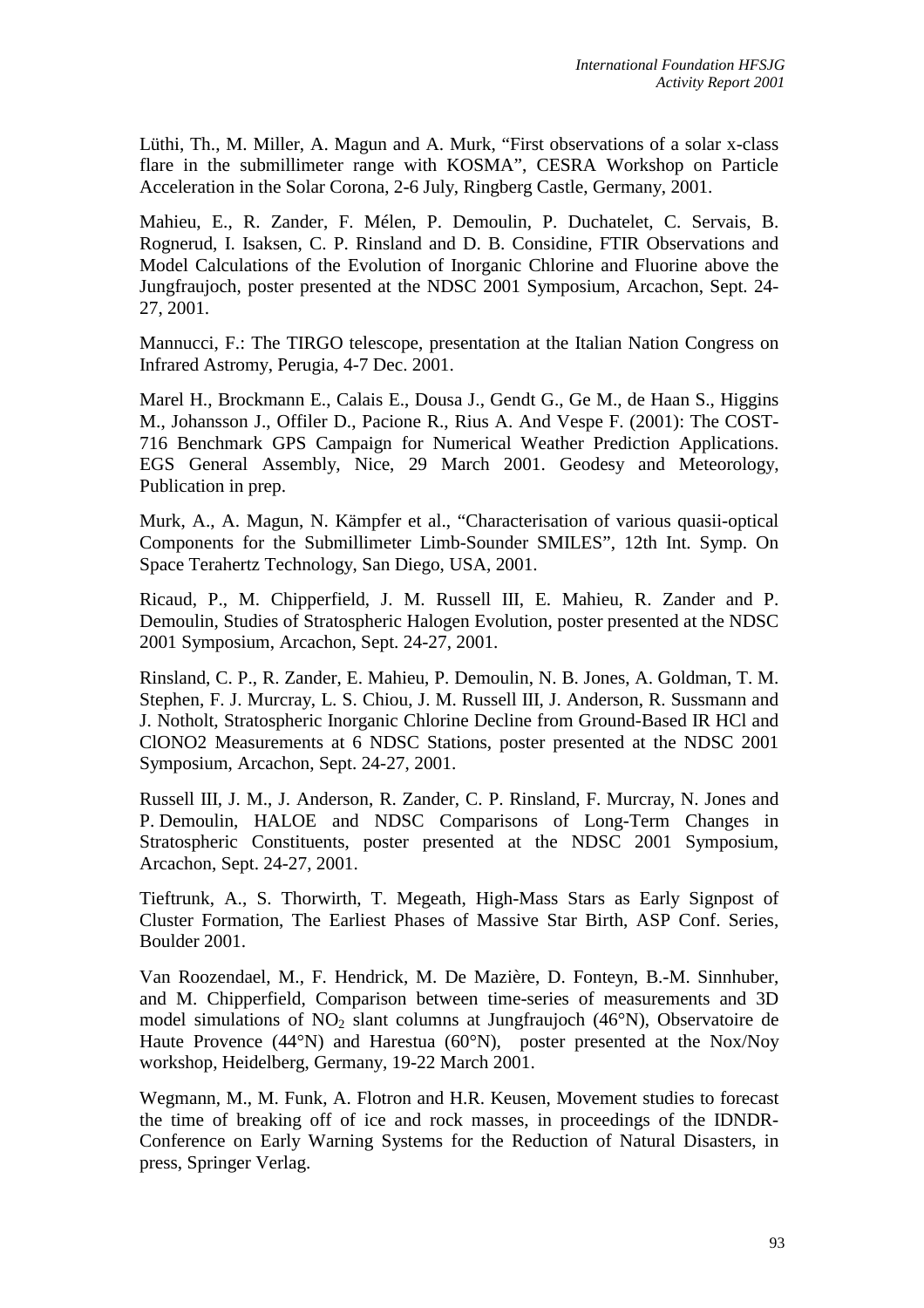Zanis, P., P. S. Monks, E. Schuepbach, L. J. Carpenter, T. Green, G. Mills, and S. A. Penkett, Photochemical control of ozone on a seasonal basis at the Jungfraujoch based on observations and model calculations, in Proceedings "A Changing Atmosphere"- 8th European Symposium on the Physico-Chemical Behaviour of Atmospheric Pollutants, Torino, Italy, 17-20 September 2001, in press, 2001.

### **Theses**

Bedorf, S.: Strukturanalyse von Molekülwolken am Beispiel der Sternentstehungsregion S106, Mai 2001 (Diploma thesis) (I. Physikalisches Institut, Universität zu Köln).

Brüll, M., Großräumige CO-Kartierung von Teilen des Galaktischen Rings mit KOSMA (2001) (PhD Thesis)

Lehmann, A., 2001. Direct and diffuse components of erythemal irradiance: measurements and modelling for clear-sky conditions. Ph.D. thesis, Swiss Federal Institute of Technology Zurich, Institute for Atmospheric and Climate Science, Winterthurerstrasse 190, CH-8057 Zurich, Switzerland.

Marty, Chr.: Surface Radiation, Cloud Forcing and Greenhouse Effect in the Alps. Zürcher Klima-Schriften, Institut für Klimaforschung ETH, Diss. ETHZ 13'609, pp.122, ISBN 3 906 148 27 0 (2001).

Müller, A.: Kohlenstoff in Photonen-dominierte Regionen, Juli 2001 (Diploma thesis) (I. Physikalisches Institut, Universität zu Köln).

Sturm, P., Hygroskopisches Verhalten und wasserlöslicher Anteil atmosphärischer Aerosolpartikel im Radiusbereich 5 nm bis 2 µm, (2001)(diploma thesis) Physikalisches Institut, Universität Bern.

### **Data books and reports**

 $10$ Be/ $7$ Be ratios at the high-alpine site Jungfraujoch; Schnabel, C., PSI Scientific report 2000, 1, Particles and Matter, page 185 (2001).

Activity Report 1999/2000; International Foundation High Altitude Research Stations Jungfraujoch + Gornergrat; Bern, Switzerland, 2001.

Annalen der MeteoSchweiz 2000; MeteoSchweiz, 2001.

Annalen der Schweizerischen Meteorologischen Anstalt 1999; MeteoSchweiz, 2001.

Annual report 2000: Labor für Radio- und Umweltchemie der Uni Bern und des PSI; (January 2001).

Data of the 18IGY-Neutron Monitor Jungfraujoch, 01.01. - 30.06.2001.

Data of the 18IGY-Neutron Monitor Jungfraujoch, 01.07. - 31.12.2001.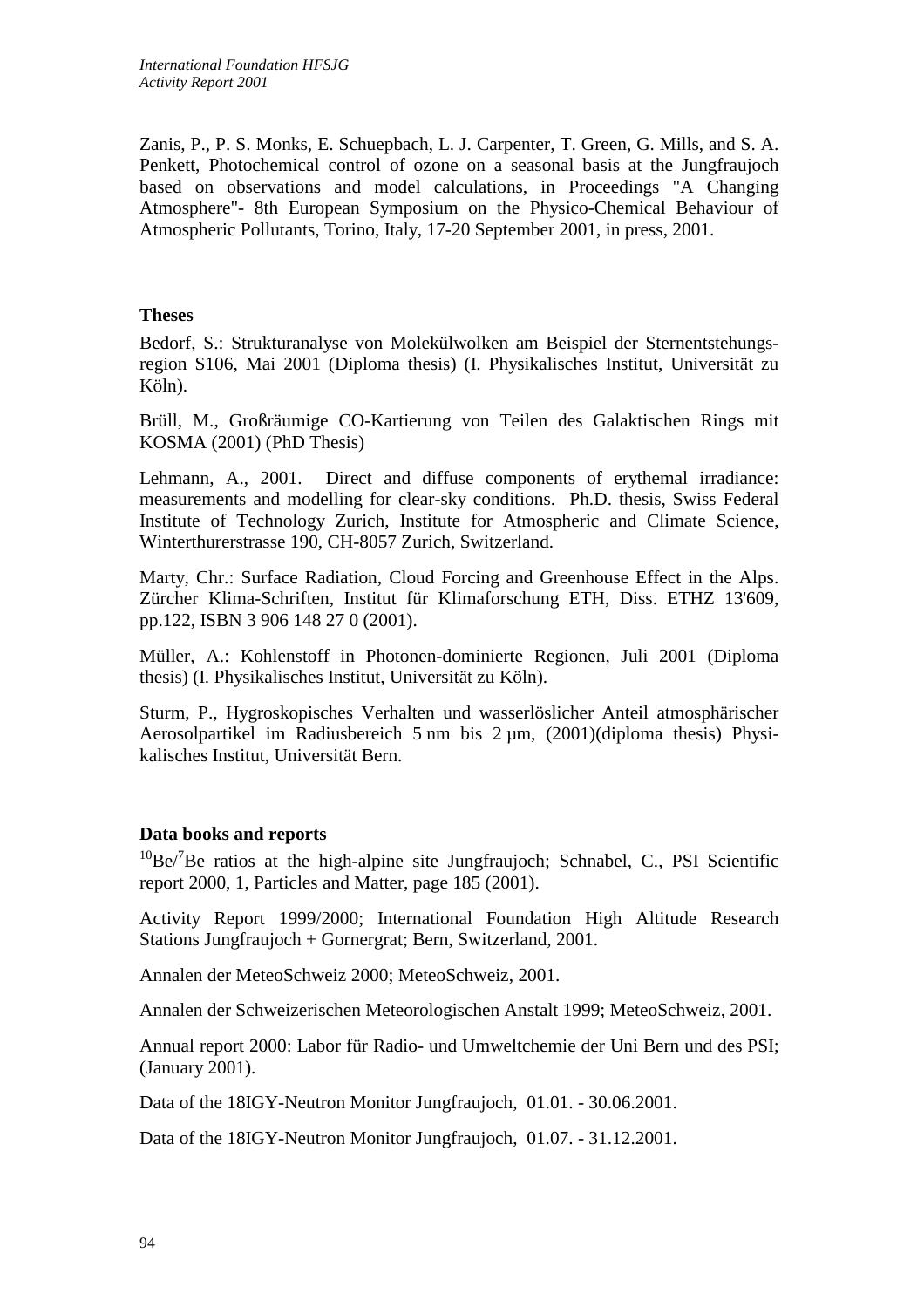Data of the 3NM64 Neutron Monitor Jungfraujoch, 01.01. - 30.06.2001.

Data of the 3NM64 Neutron Monitor Jungfraujoch, 01.07. - 31.12.2001.

Hygroskopisches Verhalten und wasserlöslicher Anteil atmosphärischer Aerosolpartikel im Radiusbereich 5 nm bis 2 µm, Bernhard Busch, Förderschwerpunkt: Atmosphärische Aerosolforschung, Bericht 2000, GSF München (2001).

Kenyeres A., Bosy J., Brockmann E., Bruyninx C., Caporali A., Hefty J., Jivall L., Kosters A., Poutanen M., Rui F. and Stangl G. (2001): EPN Special Project on "Time series analysis…" Preliminary Results and Future Prospects. EUREF Publication Nr. 10, München 2001.

NABEL, Luftbelastung 2000; Schriftenreihe Umwelt Nr. 330 Luft; Bundesamt für Umwelt, Wald und Landschaft, Bern 2001.

Neutron Monitor Data for Jungfraujoch and Bern During the Ground-Level Solar Cosmic Ray Event on 15 April 2001.

North-south deposition gradients of trace species in the Alps, Eichler, A., PSI Scientific report 2000, 1, Particles and Matter, page 141 (2001).

Probenahmeplan 2001: Überwachung der Umweltradioaktivität in der Schweiz; Bundesamt für Gesundheit; Ausgabe 12.01.2001.

Star calibration of the HESSI roll angle system (RAS), Henneck, R., PSI Scientific report 2000, 1, Particles and Matter, page 40. (2001).

Umweltradioaktivität und Strahlendosen in der Schweiz 2000; Bundesamt für Gesundheit, 2001.

#### **Public outreach / Popular publications**

Angewandte Forschung und Entwicklung an der HTA Burgdorf; Broschüre mit CD und Kontaktadressen. Presentation of the PV-Plant at the Research Station Jungfraujoch.

CD EPFL and Lidar at Jungfraujoch (French and English, mpg clips).

GPS-Meteorologie; Kolloquium, February 23, 2001; Landestopographie, Seftigenstrasse 264, 3084 Wabern.

HESSI Info; Ming, P., Information sheets from Paul Scherrer Institut, May 21 and 28, 2001.

"Jungfrau" Exhibition in the Heimatmuseum Wilderswil; presentation of current experiments at the Research Station Jungfraujoch; summer 2001.

Jungfraujoch-Kommission: Internationale Klimaforschung auf dem Jungfraujoch; SANW Jahresbericht 2000 (2001).

La radioactivité artificielle; Pour la Science: Nov 2001-Fév 2002, No. 9 "Les Curie" p. 61-62.